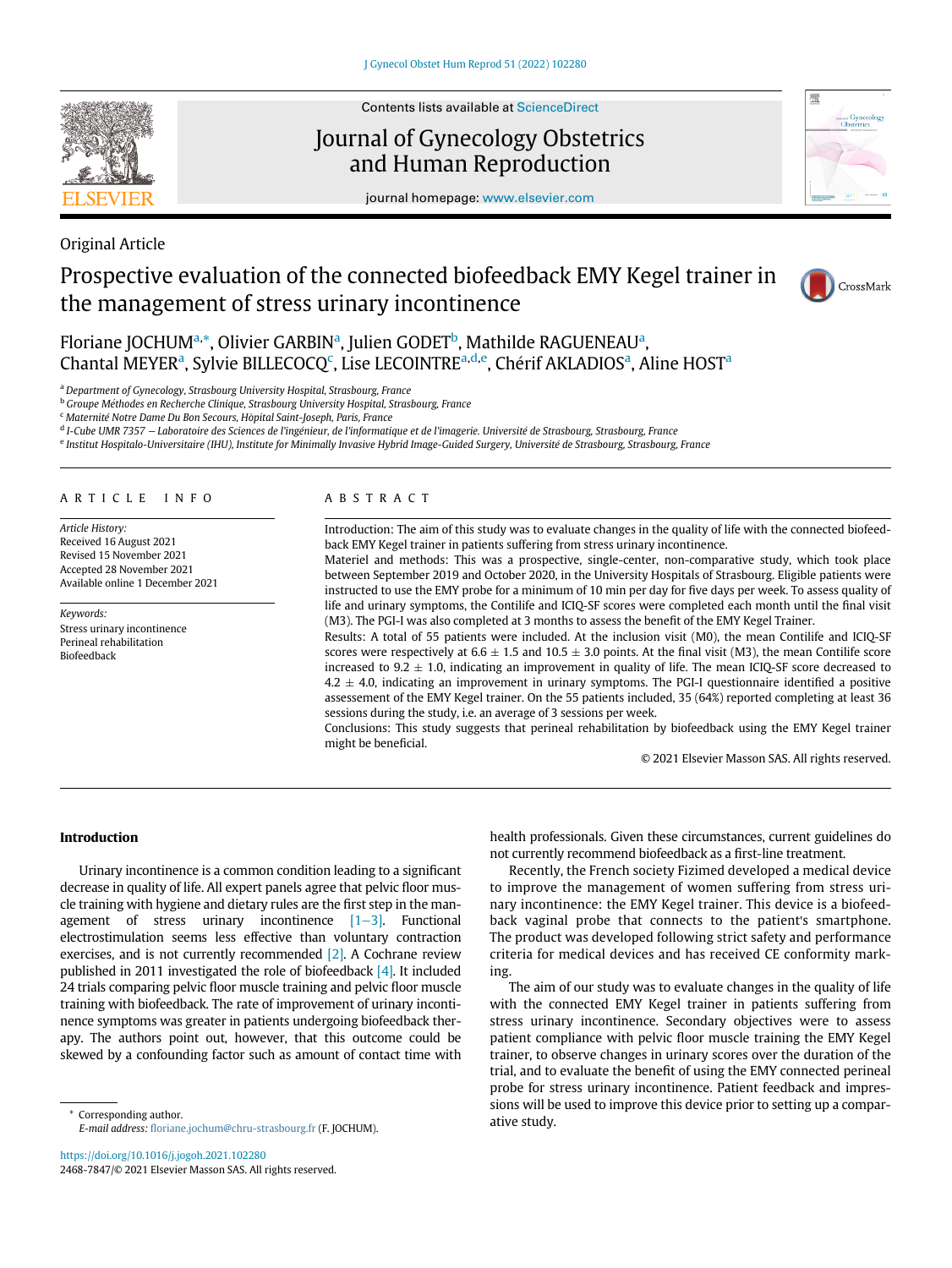<span id="page-1-0"></span>

Fig. 1. Picture of EMY Kegel Trainer.

# Material and methods

### Study participants and design

This was a prospective, single-center, non-comparative study. It took place between September 2019 and October 2020, in the University Hospitals of Strasbourg, France. In order to be eligible for the study, patients had to 1) report at least one episode of urine leakage per week in the last 3 months; 2) be 18 years of age or older with no upper age limit; 3) have given birth at least 6 months beforehand; 4) be able to perform an effective voluntary contraction and avoid abdominal synergy and apnea during the contraction (attested by the partner health professional referring the patient to the study); 5) have responded favorably to perineal re-education for stress urinary incontinence or mixed stress incontinence in at least two sessions (attested by the partner health professional referring the patient to the clinical trial); 6) have signed an informed consent form; 7) be using effective contraception throughout the study (declarative); 8) have a functioning smartphone with at least Android 5 and iOS 8; and 9) be able to read and write in French.

Non-inclusion criteria were patients who 1) were undergoing other forms of perineal rehabilitation during the study period; 2) had a neurological disease, congenital malformation, urinary incontinence or prolapse treated surgically or medically, perineal hypoesthesia or local conditions prohibiting the use of an intravaginal probe; 3) presented urge incontinence or mixed urinary incontinence with predominance of urgency; 4) presented a contraindication to the use of the medical device; 5) with genitourinary cancer (within the previous five years); 6) had extra-urethral "incontinence" (fistula, ectopic ureter); 7) had severe urinary retention; 8) were fitted with a sacral neuromodulation box; 9) were in a period of exclusion (determined by a previous or current study); 10) could not give fully informed consent (subject in an emergency situation, difficulties in understanding the subject, etc.); 11) were under legal protection, guardianship or trusteeship; 12) were pregnant (positive urine test) or 13) breastfeeding.

This study was approved by the institutional review board and by the Patient Protection Committee in February 2019 (CPP Ouest 1 No. 2019-A00059−48).

### Medical device: the EMY Kegel trainer

The EMY Kegel trainer is a biofeedback device measuring 105 mm  $x$  32 mm and weighing less than 55 g ([Fig. 1](#page-1-0)). Its design was developed to fit the natural anatomy of women and based on the perineal rehabilitation probes used in perineal rehabilitation. It is entirely manufactured, assembled and stocked in France. EMY is composed of 1) an internal (intra-vaginal) part equipped with sensors based on an innovative and patented technology measuring perineal contractions (biofeedback technology); 2) an external part which sends recorded data to the smartphone via a Bluetooth antenna. The sensors are based on an innovative and patented technology, and allow a

sensitive and reproducible measurement of perineal muscle contractions. The device is a class 1 medical device, and the entire product was designed and produced to medical standards. All its constituent materials are medical-grade and biocompatible, in line with the CE Medical standard. The Bluetooth emitter used is Bluetooth Low Energy, which is of very low intensity (emits around 1000 times fewer waves than a smartphone) and meets the ISO 60 601 standard.

The EMY Kegel trainer comes with a case for storage, transport and recharging. The user can connect this box using a USB cable and recharge the probe by induction. The probe does not have a recharging port so that it can be thoroughly cleaned, thus avoiding the risk of bacterial contamination.

A smartphone application comes with the EMY Kegel trainer. It contains several sections. The first is a "play" sequence where the patient practices rehabilitation exercises which are piloted by the EMY Kegel trainer. All exercises are based on clinical protocols. The second allows follow-up of the patient's objectives, which she can define in terms of session duration and number of sessions per week. She can then simply see where she stands in relation to the objectives initially set. Other sections include a reminder function, instructions for use and FAQs, and an encyclopedia where the patient can learn more about the perineum, rehabilitation, and incontinence. Exercises are adapted to each patient and based on recognized therapeutic protocols. These protocols are derived from the PERFECT Scheme: Power, Endurance, Repetitions, Fast contractions, Every Contraction Timed [\[5\].](#page-4-3) The application's built-in program can analyze the results obtained and automatically set the difficulty level of the next workout.

## Outcome definition

The main outcome is the Contilife questionnaire to evaluate changes in the quality of life. Contilife is a quality-of-life questionnaire that includes 28 questions exploring which daily activities are disrupted by urinary incontinence symptoms, types of stress causing urinary incontinence, as well as emotional impact, self-image and sexuality  $[6]$ . The higher the score, the better the quality of life. While this questionnaire has the disadvantage of being long, it has the major advantage over other more restricted questionnaires of exploring a wider field.

Secondary evaluation criteria are the logbook for assessing compliance, the ICIQ-SF (International Consultation on Incontinence Questionnaire-Short Form) for changes in urinary symptoms, as well as the PGI-I (Patient Global Impression and Improvement) for assessing benefits accrued from using the probe. The logbook records the frequency of the exercises performed, their duration and any additional comments. The ICIQ-SF is a validated and standardized questionnaire for assessing the severity of urinary incontinence symptoms [\[7\]](#page-4-5). The overall score is from 0 to 21 points, with 0 corresponding to mild urinary symptoms and 21 to very severe symptoms. A minimal clinically important difference for the ICIQ-SF is an improvement of 2 points. The PGI-I questionnaire was originally modelled after psycho-pharmacological scales first described in 1976 (Clinical Global Impression)  $[8]$ , and has been validated for stress urinary incontinence [\[9\]](#page-5-1).

## Practical conduct of the study

During a routine consultation at the University Hospitals of Strasbourg (in the urology and gynecology departments) or in a partner practice (doctors, physical therapists, midwives), eligible patients were informed about the study and given the opportunity to participate. When patients showed interest in the study, they were given a written briefing document.

After a minimum period of 7 days' reflection, patients were invited to attend an inclusion visit (M0) and sign the informed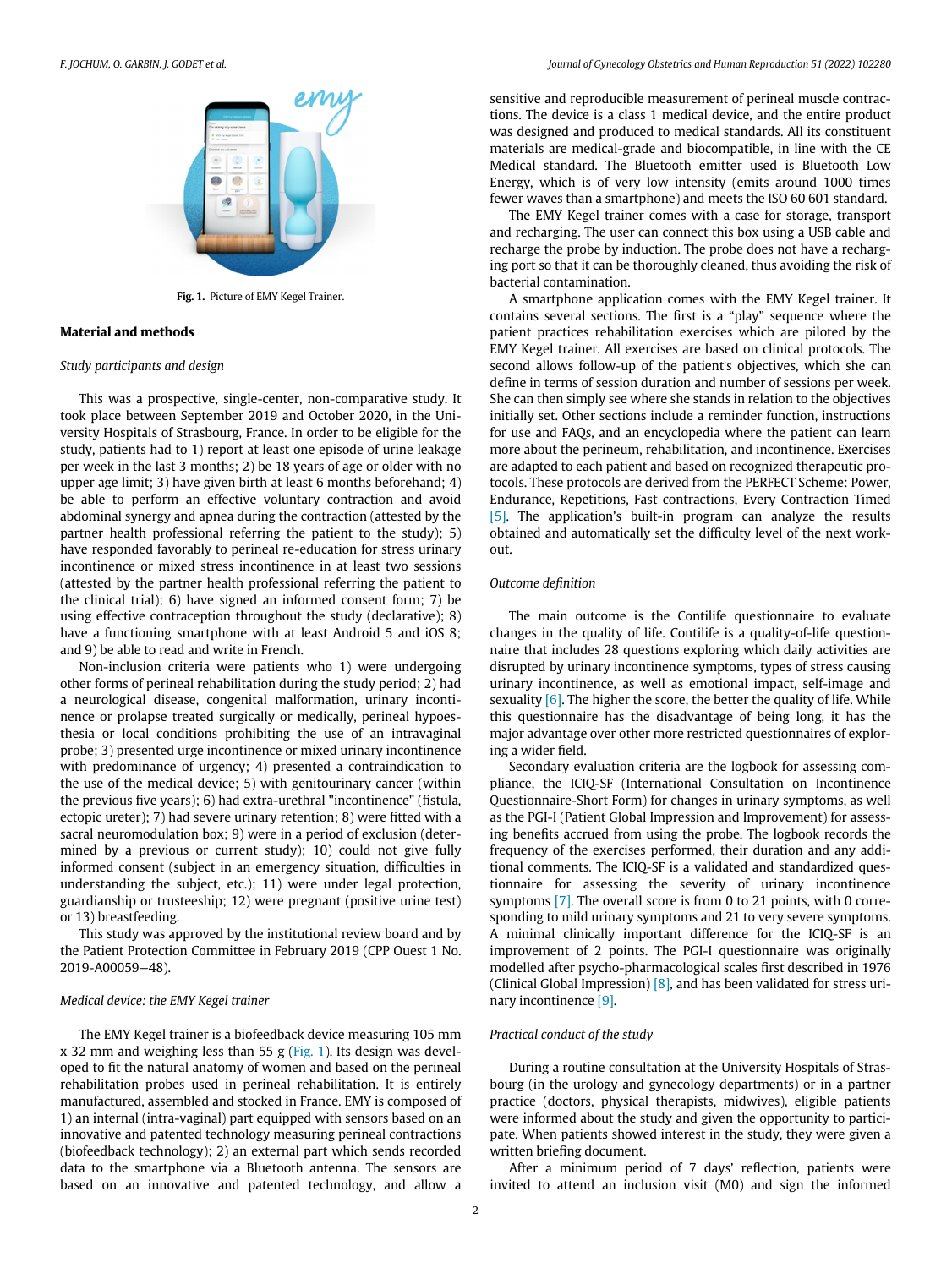<span id="page-2-0"></span>consent. A pregnancy test (urinary) was performed for each eligible patient. If the test was positive, the patient could not be included. During this inclusion visit, the following data were collected by the investigator: age, weight, height, socio-professional profile, number of births, type of delivery, menopaused or not, and hormonal treatments. The Contilife, ICIQ-SF and PGI-I questionnaires were presented by the investigator. Only the first two were completed by participating patients at this time. The investigator also handed over the first logbook. An introduction to the EMY biofeedback probe was provided by a Fizimed representative. If needed, the representative also helped the patients to download the application on their smartphone. Patients could perform an on-site trial if desired.

Patients included in the study were instructed to use the EMY probe for a minimum of 10 min per day for five days per week. Exercises had to be performed in a semi-seated position, with the back, head and shoulders resting on a cushion. The EMY application offers numerous exercises which can be classified into four categories: 1) Strength, requiring a powerful contraction to increase the strength of the perineum; 2) Endurance, requiring a long contraction to increase the duration of perineal contraction; 3) Repetition, requiring repeated contractions to simulate perineal contractions when walking or running; and 4) Fast, requiring rapid contractions to simulate the activity of the pelvic floor during reflex contractions (coughing, sneezing). In each category, patients could opt for analytical exercises with simple graphics (sphere, scales, etc.) or exercises with a more playful universe (rocket, birds, hot-air balloon, etc.).

<span id="page-2-1"></span>Two follow-up visits at 1 month (M1) and 2 months (M2) were conducted, the first at the University Hospitals of Strasbourg and the second by telephone. These visits served to assess difficulties encountered and patient compliance. During the M1 follow-up visit, physical therapists ensured that abdominal synergy and apnea were absent during the contraction. The first logbook was retrieved at this visit. Both the Contilife and ICIQ-SF questionnaires were completed at each follow-up visit.

At the end-of-protocol visit at 3 months (M3), PGI-I was completed in addition to the Contilife and ICIQ-SF scores. The last two logbooks were retrieved at this visit.

#### Statistical analysis

A descriptive analysis of all the variables was performed. Qualitative data were reported as frequency (percentage) and quantitative data were described using mean and standard deviation or median and inter-quartile range. Linear mixed model with subjects used as random effect were used to estimate change over time. All statistical analyses were performed using software R version 4.0.3.

As the study had only one treatment arm, it was not necessary to calculate a sample size. The number of patients participating in the study was set at 55. With this sample size, and assuming a standard deviation of 1.5 points on the Contilife score, the width of 95% confidence interval of the mean score would then be less than 1 points (0.8).

### Results

#### Patient characteristics

A total of 55 patients were included in our study. Initial characteristics of these patients can be found in [Table 1.](#page-2-0)

#### Quality of life

At the beginning of the study, the mean Contilife score was  $6.6 \pm 1.5$  points (mean  $\pm$  SD). At 1 month and 2 months it was 8.2  $\pm$  1.5 and 8.9  $\pm$  1.0 respectively. At the final visit, the mean score had increased to  $9.2 \pm 1.0$ . Overall changes in the Contilife score can

#### Table 1

Characteristics of the patients included.

|                                              | Total                |
|----------------------------------------------|----------------------|
| Total number                                 | 55                   |
| Age, years                                   | 41.0 34.5, 46.5      |
| Weight, kg                                   | 66.0 [59.0, 75.5]    |
| Height, cm                                   | 165.0 [163.0, 170.0] |
| BMI, kg/m2                                   | 23.9 [20.7, 26.3]    |
| Socio-professional profile                   |                      |
| Farmer                                       | $\Omega$             |
| Craftsman, shopkeeper and company director   | 2(3.7%)              |
| Executive and senior intellectual profession | 23 (42.6%)           |
| Intermediate profession                      | n                    |
| Employee                                     | 25 (46.3%)           |
| Worker                                       | O                    |
| Retired                                      | 1(1.9%)              |
| No professional activity                     | 3(5.6%)              |
| Gestity                                      | $2.0$ [2.0, 3.0]     |
| Parity                                       | $2.0$ [1.0, 2.0]     |
| Years since last birth                       | $6.4$ [3.0, 13.3]    |
| Menopause                                    |                      |
| With hormonal treatment                      | 1(2%)                |
| Without hormonal treatment                   | 6(11%)               |



Fig. 2. Overall changes in the mean Contilife score (the higher the score the better the quality of life).

be visualized in [Fig. 2](#page-2-1), and for each sub-setion in [Fig. 3.](#page-3-0) Changes in the score over time were significant ( $p$ <0.001 - mixed model) with a mean increase of  $0.8 \pm 0.1$  points on each measurement.

### Urinary symptoms

At the inclusion visit, the mean ICIQ-SF score was  $10.5 \pm 3.0$ (mean  $\pm$  SD). At 1 month and 2 months it was 8.2  $\pm$  3.4 and 5.5  $\pm$  4.2 respectively. At the final visit (three months), a mean score of  $4.2 \pm 4.0$  was observed. [Fig. 4](#page-4-6) shows changes in this score over time. Again, changes in the ICIQ-SF score over time were significantly different ( $p$ <0.001 - mixed model), with a mean decrease of 2.2  $\pm$  0.3 points on each measurement.

#### Utility

Of the 55 patients included, 26 (55%) described their post-operative condition as "very much better", 12 (26%) as "much better" and 5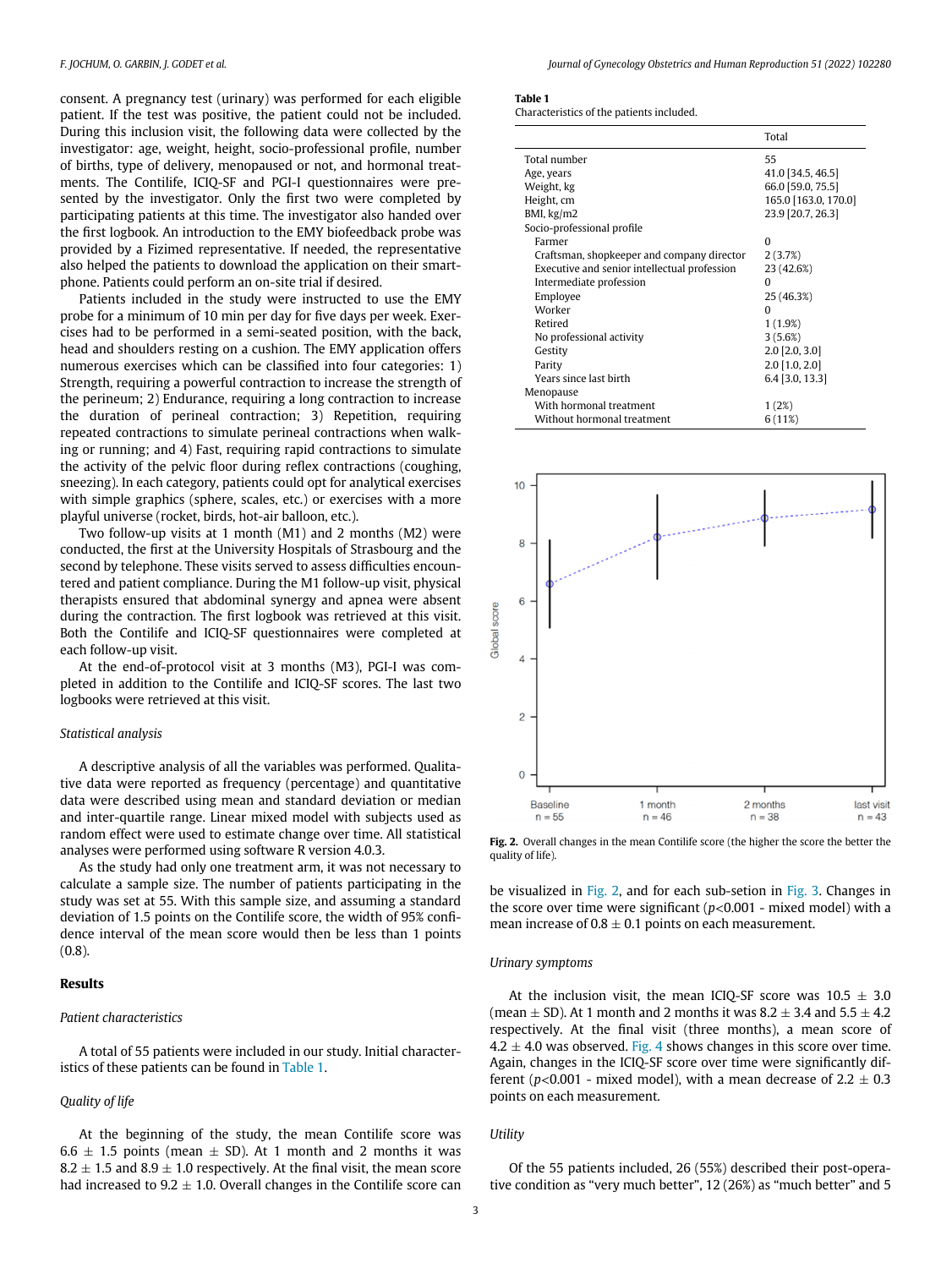<span id="page-3-0"></span>

Fig. 3. Changes in the Contilife score in each sub-section (DA: Daily activities, EA: Effort activities, SI: Self-image, EI: Emotional consequences, SE: Sexuality, WB: General Well-being).

(11%) as "a little better". A total of 43 (91%) patients thus experienced a benefit from using the EMY Kegel trainer. Two patients (4%) found no improvement after using the EMY Kegel trainer, and two (4%) described it as "a little worse" and as "very much worse". A total of 4 (9%) patients thus experienced no benefit from using the EMY Kegel trainer. Eight patients did not complete the PGI-I questionnaire, i.e. 15% of data were lost to follow-up. Overall, the utility of the probe was positively rated at  $4.5 \pm 0.8$  out of 5. Thirteen patients (26%) reported experiencing a side-effect or adverse event (mainly discomfort, dryness or irritation). No major side-effect or adverse event was reported.

# Compliance

On the 55 patients included, 35 (64%) reported completing at least 36 sessions during the study, i.e. an average of 3 sessions per week. The median number of sessions performed per week by the patients in this study was  $3.8$  [1.7 – 4.4] (median [IQR]).

#### Discussion

#### Summary of main results

In this prospective study, we evaluated the value of biofeedback therapy using the EMY Kegel trainer in patients with stress urinary incontinence. A significant improvement in quality of life over time was observed, as well as an improvement in urinary symptoms. Patients included in this study confirmed the utility of the EMY Kegel trainer, both in terms of treatment outcome and compliance. The advantage and novelty of this perineal rehabilitation device is that remedial exercises can be carried out at home. This makes it possible to adapt the number of sessions per week according to the time available, thus boosting compliance.

#### Results in the context of published literature

Biofeedback has been used for many years to assist patients and clinicians in rehabilitation in many different areas of medicine [\[10\].](#page-5-2) Previous studies have sought to evaluate the impact of biofeedback in perineal rehabilitation [\[11](#page-5-3)−13], but their results have been

inconstant. The goal of this technique is to provide patients with real-time biological information that would otherwise be unknown. Providing patients and clinicians with biofeedback during rehabilitation may potentially improve the accuracy of functional tasks, increase compliance with treatment, and reduce the need for ongoing contact with healthcare professionals to monitor its implementation. It is important to emphasize, however, that biofeedback is not a stand-alone therapy, but a complementary technique for pelvic floor muscle training in all cases. Several studies have recently investigated the value of a home rehabilitation probe, with biofeedback or electrostimulation [14−[17\].](#page-5-4) Due to the highly variable primary endpoint in these studies, a comparison of the results between the different devices is currently not feasible. However, the study of the benefit of home rehabilitation remains interesting. Legendre et al. conducted a prospective longitudinal study of ten patients with de novo urinary incontinence evaluating a home electro-stimulation named Keat pro system [\[14\].](#page-5-4) They concluded that self-rehabilitation in addition to conventional pelvic floor muscle training objectively improves the perineal muscle building achieved after conventional rehabilitation. Their primary endpoint was the biometric of the levator ani and was assessed by three-dimensional perineal ultrasound. Another study on the evaluation of a biofeedback rehabilitation probe named Elvie was partially published in 2007 [\[17\]](#page-5-5). From a self-reported questionnaire sent electronically to patients in the United States and the United Kingdom, an increase in compliance was observed suggesting a potential benefit of self-rehabilitation. Home rehabilitation thus seems promising. It is important to note, however, that this technique mainly aimed at young women able to use a smartphone and presenting moderate but still disabling incontinence. Our study included a young population with a median age of 41.0 [34.5, 46.5] years and a mean baseline ICIQ-SF score of  $10.5 \pm 3.0$ . The same characteristics were found in the previously mentioned studies, confirming the target population of these self-rehabilitation probes.

### Strengths and weaknesses

The main strength of this study is its strict methodology with prospective recruitment. The inclusion of a multidisciplinary team (gynecologist, urologist and physiotherapist) for the elaboration of this study is also one of its qualities. The main shortcomings of this study are the absence of a comparative group and the small sample size. It was however planned as a preliminary study in order to evaluate the possibility of carrying out a controlled prospective intervention study at a later date.

#### Implications for practice and future research

This study seems to open new therapeutic perspectives for stress urinary incontinence in women and provides additional data on a still controversial technique. Given the potential impact of this technique on the quality of life of many women suffering from urinary incontinence, further research in this area is to be encouraged, particularly on its effectiveness and the medico-economic aspect. The Emy Kegel trainer currently costs 199 euros and is not yet covered by French social security. It can however be partially or totally covered by the patient's private health insurance. Moreover, after the initial therapeutic education and acquisition of autonomy by the patient, its use may allow to avoid appointments related to the rehabilitation. In the medium term, it could reduce the cost of managing stress urinary incontinence.

# Conclusion

In conclusion, this study suggests that perineal rehabilitation by biofeedback using the EMY Kegel trainer might be beneficial. A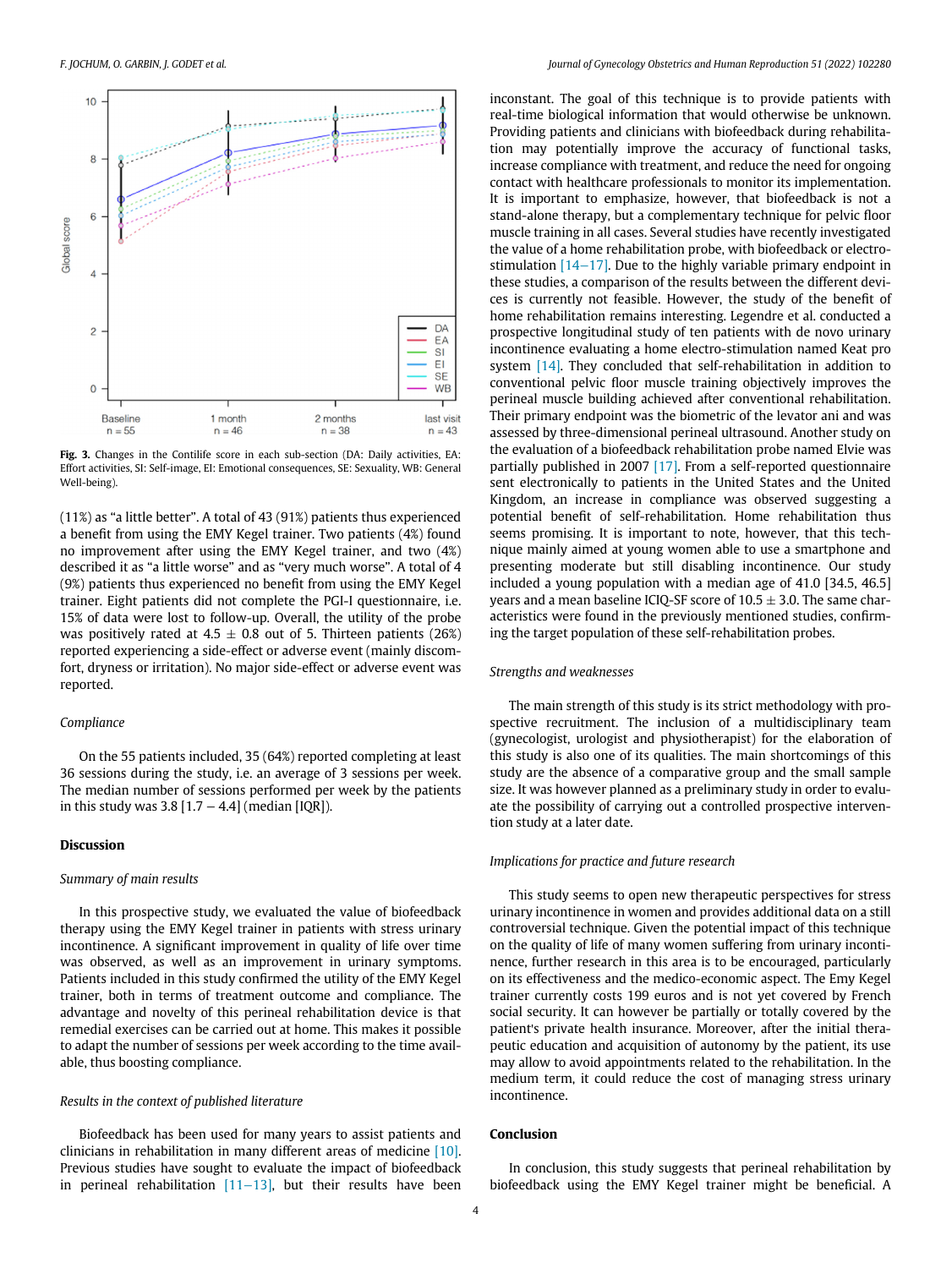<span id="page-4-6"></span>

Fig. 4. Changes in the ICIQ-SF score (the lower the score the better the urinary symptoms).

comparative study with pelvic floor muscle training should be conducted in the future to confirm the benefit suggested by this study.

### Declarations of interest

none

## <span id="page-4-1"></span><span id="page-4-0"></span>Author's contribution

F JOCHUM : Data collection, Data analysis, Manuscript writing O GARBIN : Project development, Data collection J GODET: Data analysis M RAGUENEAU : Data collection

C MEYER : Data collection

<span id="page-4-2"></span>S BILLECOCQ : Protocol writing

L LECOINTRE : Project development, Manuscript editing

C AKLADIOS : Project development, Manuscript editing

<span id="page-4-3"></span>A HOST : Project development, Data collection, Manuscript editing

# <span id="page-4-4"></span>Funding

<span id="page-4-5"></span>This research was the object of funding from the "AMI Santé Numérique" (call for expressions of interest for digital health).

#### Acknowledgements

Paul Grandemange (Fizimed) : Technical assistance Emeline Hahn (Fizimed) : Technical assistance

#### References

- [1] Kobashi KC, Albo ME, Dmochowski RR, Ginsberg DA, Goldman HB, Gomelsky A, et al. Surgical Treatment of Female Stress Urinary Incontinence: AUA/SUFU Guideline. J Urol 2017;198:875–83. doi: [10.1016/j.juro.2017.06.061.](https://doi.org/10.1016/j.juro.2017.06.061)
- [2] Fritel X, Fauconnier A, Bader G, Cosson M, Debodinance P, Deffieux X, et al. Diagnosis and management of adult female stress urinary incontinence: guidelines for clinical practice from the French College of Gynaecologists and Obstetricians. Eur J Obstet Gynecol Reprod Biol 2010;151:14–9. doi: [10.1016/j.ejogrb.2010.02.041.](https://doi.org/10.1016/j.ejogrb.2010.02.041)
- [3] Thüroff JW, Abrams P, Andersson K-E, Artibani W, Chapple CR, Drake MJ, et al. EAU guidelines on urinary incontinence. Eur Urol 2011;59:387–400. doi: [10.1016/j.eururo.2010.11.021.](https://doi.org/10.1016/j.eururo.2010.11.021)
- [4] Herderschee R, Hay-Smith ECJ, Herbison GP, Roovers JP, Heineman MJ. Feedback or biofeedback to augment pelvic floor muscle training for urinary incontinence in women: shortened version of a Cochrane systematic review. Neurourol Urodyn 2013;32:325–9. doi: [10.1002/nau.22329.](https://doi.org/10.1002/nau.22329)
- [5] [Laycock J, Jerwood D. Pelvic Floor Muscle Assessment: the PERFECT Scheme.](http://refhub.elsevier.com/S2468-7847(21)00217-8/sbref0005) Physiotherapy 2001;87:631–[42 https://doi.org/10.1016/S0031-9406\(05\)61108-](http://refhub.elsevier.com/S2468-7847(21)00217-8/sbref0005)
- [X.](http://refhub.elsevier.com/S2468-7847(21)00217-8/sbref0005) [6] Amarenco G, Arnould B, Carita P, Haab F, Labat JJ, Richard F. European psychometric validation of the CONTILIFE: a Quality of Life questionnaire for urinary incontinence. Eur Urol 2003;43:391–404. doi: [10.1016/s0302-2838\(03\)00054-x.](https://doi.org/10.1016/s0302-2838(03)00054-x)
- [7] Avery K, Donovan J, Peters TJ, Shaw C, Gotoh M, Abrams P. ICIQ: a brief and robust measure for evaluating the symptoms and impact of urinary incontinence. Neurourol Urodyn 2004;23:322–30. doi: [10.1002/nau.20041.](https://doi.org/10.1002/nau.20041)